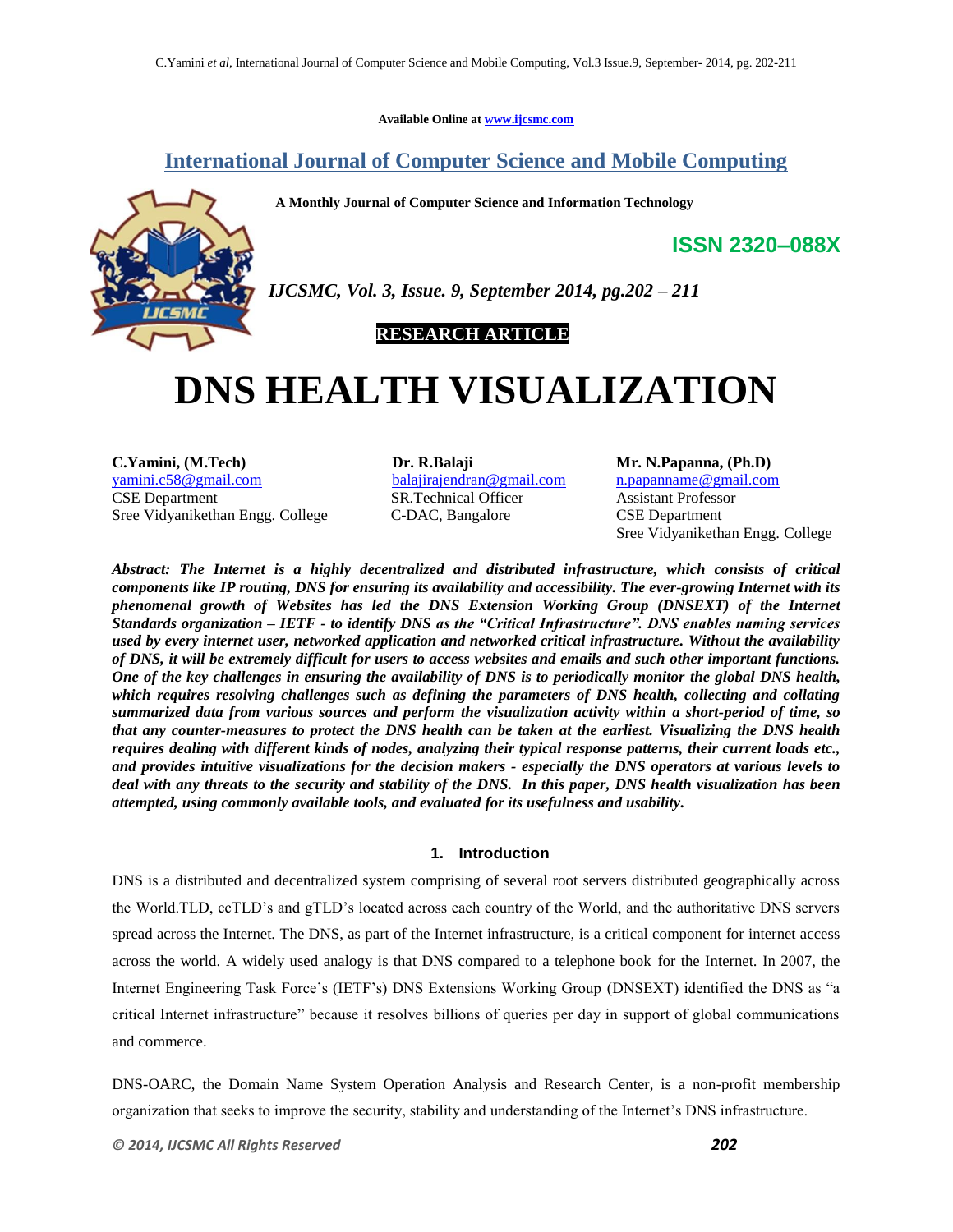In 2010 the concept of DNS health was proposed as a way of defining the stability of the DNS system. The concept of DNS health was proposed around five main indicators: availability, coherency, integrity, resiliency, and speed. A system cannot be described as "healthy" if it is not stable and can become unhealthy quickly if it is not secure. Visualization of the DNS health will help the DNS administrators to understand the patterns and behaviors of the various nodes of the DNS networks which can facilitate them to take appropriate measures when required. In this paper, we aim to visualize the global DNS network by monitoring and visualizing nodes at multiple levels of granularity - from independent authoritative DNS servers to root name servers, including critical nodes – nodes that either have large number of nodes below it or have large number of users depending on it. The DNS administrators will then be able to find the details of the nodes, including their geographical locations, their current response times through passive probes and the deviation from the historical response times, which will help to determine whether a node is working normally or indicates an abnormal condition.

The challenges involved in visualizing a global distributed system, such as DNS are:

- Provide a snapshot of the entire system in a single instance/screen.
- Visualize traffic patterns and differentiate regular and abnormal behavior of each node and segments of the network
- Draw attention of the user to the nodes that may indicate abnormal behaviors
- Provide the ability to drill-down and introspect nodes that are of concern to the administrator
- Visualization data should reflect the live or near-real-time data
- Visualize common attacks, attack strategies in order to aid the user

## **2. Related Work**

#### **2.1 DNS Health Definition**

The term "DNS health" refers to how well the DNS is functioning at any given moment. However, defining what constitutes a "healthy condition" depends largely on the context, or the perspective of the viewer or analyzer. In order to arrive at the status of the global DNS health, we need to monitor and visualize the entire DNS hierarchy system.

There have been a couple of initiatives that have attempted to define and measure DNS health primarily from a local perspective. The DNS community needs to develop a high-level list of parameters that can define the "DNS Vital Signs" and can be used as part of the health assessment of the system. The five vital signs of DNS health so far identified and proposed are:

- 1. Coherency
- 2. Integrity
- 3. Speed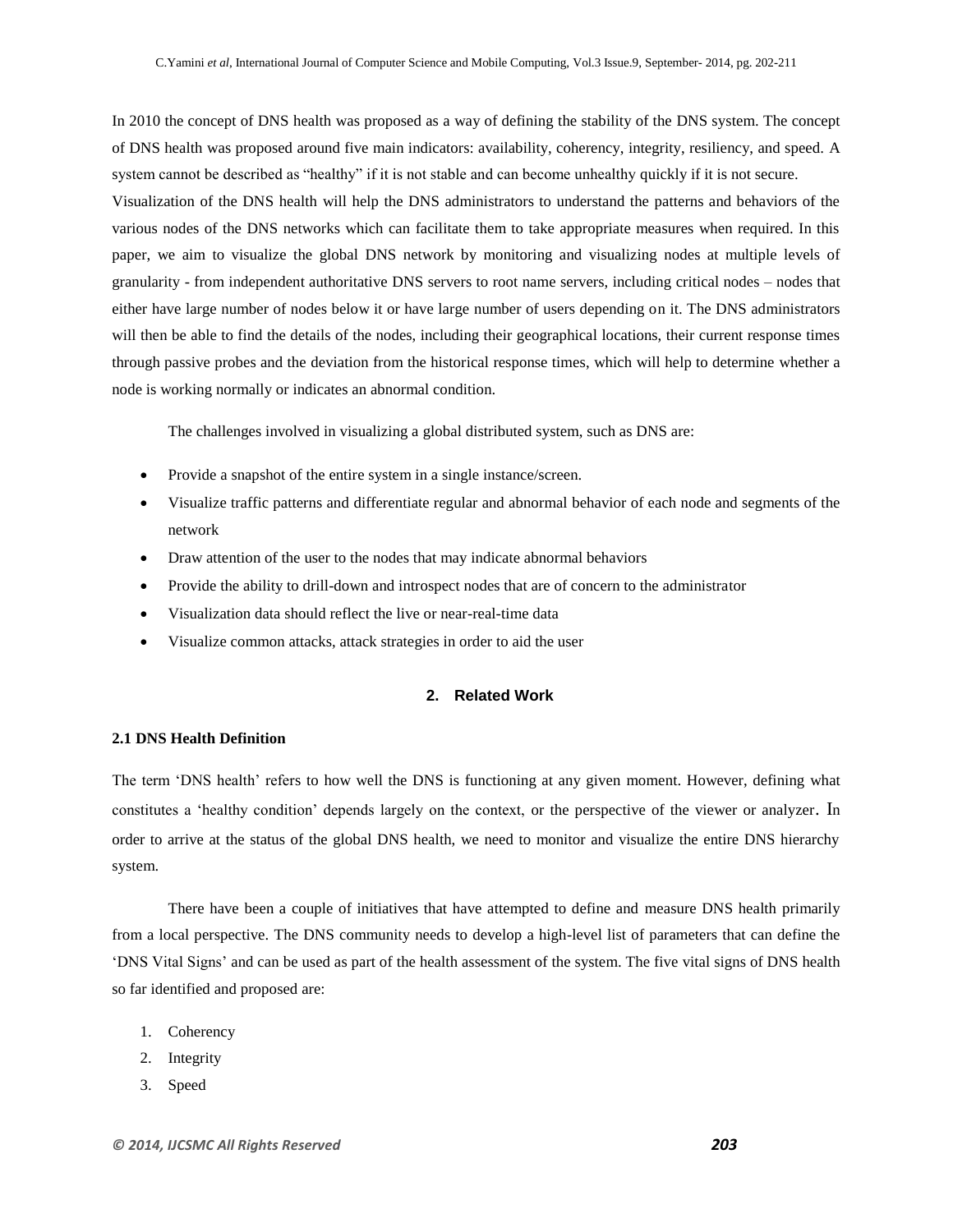- 4. Availability
- 5. Resiliency

The Measuring the Naming System (MeNSa) [2] project proposes a formal and structured methodology and a set of metrics for the evaluation of the DNS health and security levels. The scope of the MeNSa project was to define a methodology and a set of metrics to quantify the global health level of the DNS.

#### **2.2 DNS Visualization tools**

A number of recent tools and systems have been built to visualize DNS node status, traffic etc. and also to help limit the use of names used for malicious purposes. Few of the prominent tools are listed below:

## **2.2.1 DNSTOP**

DNSTOP [8] is an application that helps the network or DNS administrators to find how the DNS queries are routed through in a network. They aggregate and display the statistics including top-level domains, and secondary level domains accessed by capturing the IP packets from the user networks. However the tool does not provide graphical visualization.

#### **2.2.2 DSC – DNS Statistics Collector**

DSC stands for DNS statistics collector. It has to be run on busy DNS nodes which will then collects statistics and provides time series graphs useful for long term trending of general status and health. DSC captures statistics such as: query types, response codes, most-queried TLDs, popular names, IPv6 root abusers, query name lengths, reply lengths etc. to aid administrators to discover problems like excessive queries, misconfigured systems, routing problems etc. It uses a CGI (Common Gateway Interface) script to display data in a web browser.

#### **2.2.3 DNSViz**

DNSViz is a DNS visualization tool. DNSViz is a tool for visualizing the status of a DNS zone. It was designed as a resource for understanding and troubleshooting deployment of the DNS Security Extensions (DNSSEC). It provides a visual analysis of the DNSSEC authentication chain for a domain name and its resolution path in the DNS namespace, and it lists configuration errors detected by the tool [7].

#### **2.3 DNS Visualization Metaphors**

Flying term is a motivated visual metaphor (pictorial metaphor) for visualizing the dynamic nature of the DNS queries. It provides enhanced monitoring capability and situational awareness for visualizing the DNS queries. A metaphor is a figure to speech that compares one thing to another. A visual metaphor uses an image rather than words to make the comparison.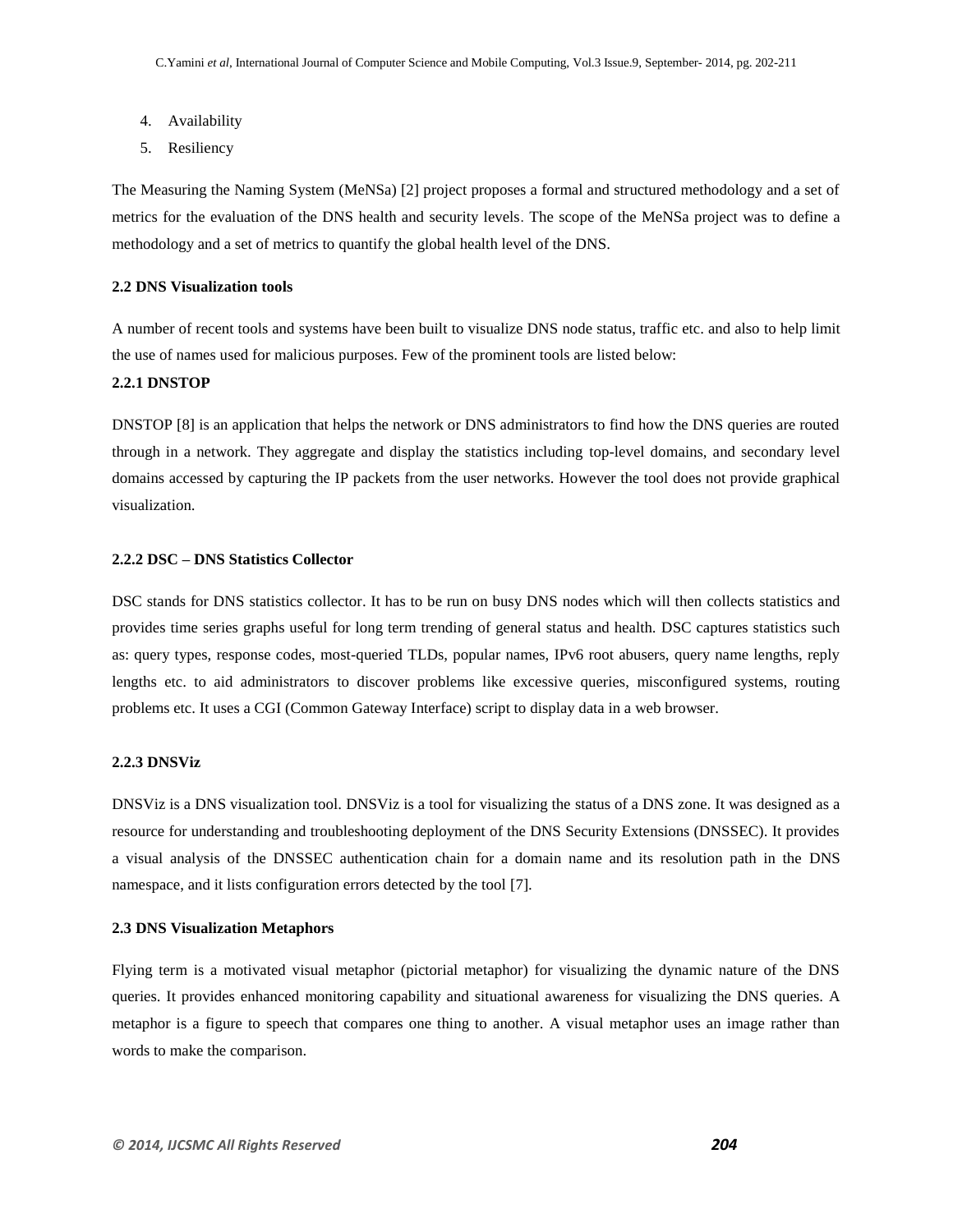The addition of visual metaphors [8] such as Stacking Graphs, Two Tone Pseudo Color, and Chernoff Face Glyph within the same application framework provides enhanced monitoring capability and situational awareness for visualizing DNS queries.

#### **3. Implementation**

The tools discussed so far are installed either in the DNS nodes directly or in the devices of the user networks. This restricts and provides only the view of the DNS networks under the administration of a network, in addition to the privacy restrictions.

We propose a simple but a global DNS network visualization mechanism, by conducting passive probes and determining the status based on historical behaviors.

#### **3.1 Google Maps**

Google Maps is a Web-based service that provides detailed information about geographical regions and sites around the world. In addition to conventional road maps, Google Maps offers aerial and satellite views of many places.

The Google Maps application program interface (API) makes it possible for Web site administrators to embed Google Maps into a proprietary site such as a real estate guide or community service page.

#### **3.1.1 Google Maps API**

Google launched Google maps API in June 2005 to allow developers to integrate Google maps into their websites. By using the Google maps API, it is possible to embed Google Maps site into an external websites. It is free for commercial use, provided that the site on which it is being used is publicly accessible and doesn"t charge for access and it is not generating more than 25,000 map accesses a day.

Google Maps APIs lets developers embed Google Maps on webpage"s using a JavaScript or Flash interface. The Google Maps API is designed to work on mobile devices and desktop browsers.

The Google map API is used to

- View and monitor the Root Name Servers, Replications of Root Name Servers, ccTLD"s, gTLD"s and Critical Nodes in the world.
- $\triangleright$  Highlighting the Criticalness, Warnings and Liveliness of a node.
- $\triangleright$  Facilitate Probing of a node.

#### **3.2 Root Name Servers**

A root name server is a name server for the root zone of the Domain Name System of the Internet. It directly answers requests for records in the root zone and answers other requests by returning a list of the authoritative name servers for the appropriate top-level domain (TLD). The root name servers are a critical part of the Internet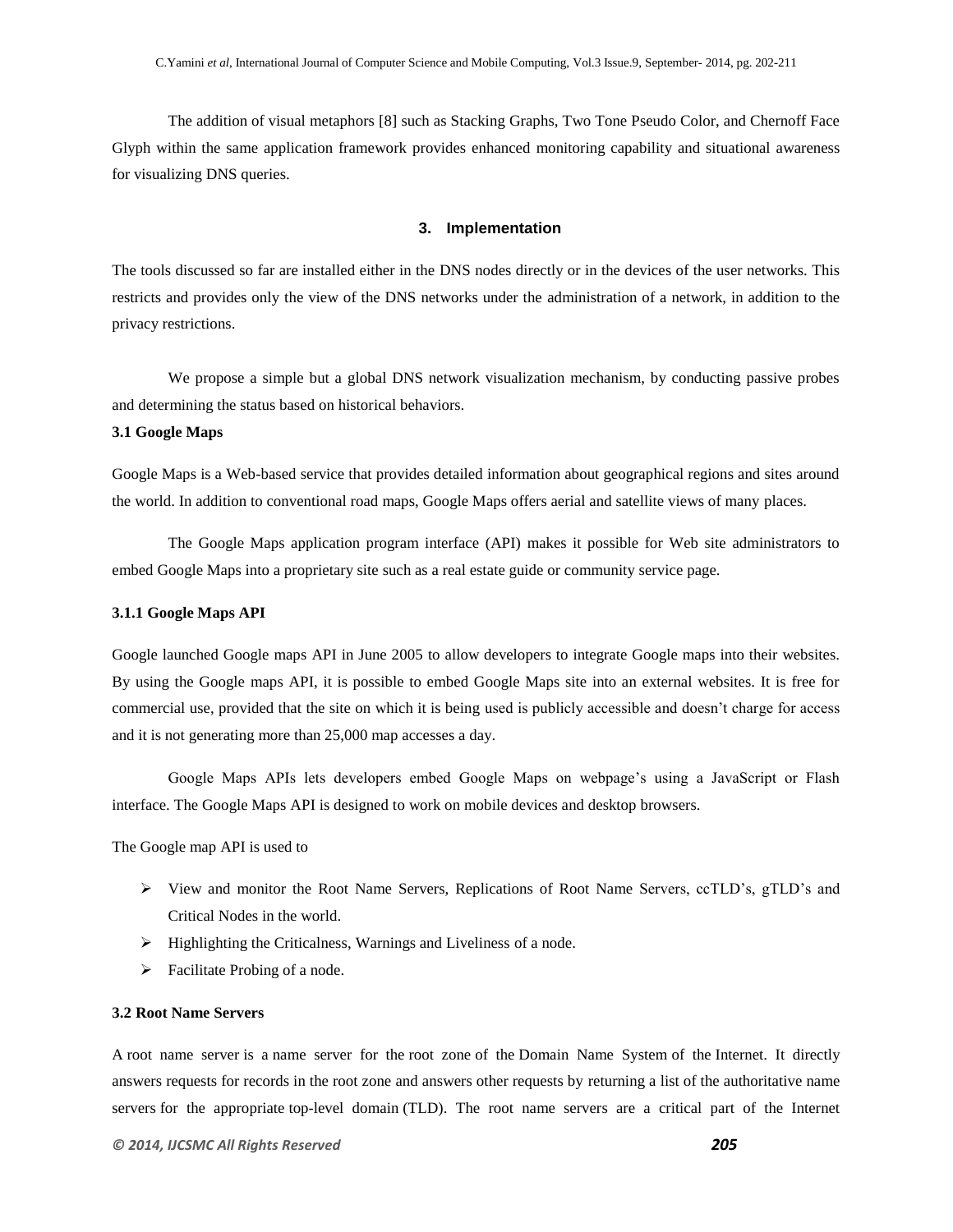infrastructure because they are the first step in translating (resolving) human readable host names into IP addresses that are used in communication between Internet hosts.

As of February 2013, there are 13 root name servers specified, with names in the form *letter*.rootservers.net, where *letter* ranges from A to M. Ten servers were originally in the United States; some are now operated using anycast addressing. Three servers were originally located in Stockholm (I), Amsterdam (K), and Tokyo (M).

| Locations                  | <b>Root Servers</b> |
|----------------------------|---------------------|
| Chennai, Tamil Nadu, India | [f]                 |
| Mumbai, Maharashtra, India | $[1]$               |
| New Delhi, India           | [k]                 |

Table 1: List of Root Servers and their Replications in India



Fig. 1. Root Name Servers in the world



Fig. 2. Replications of Root Name Servers in the world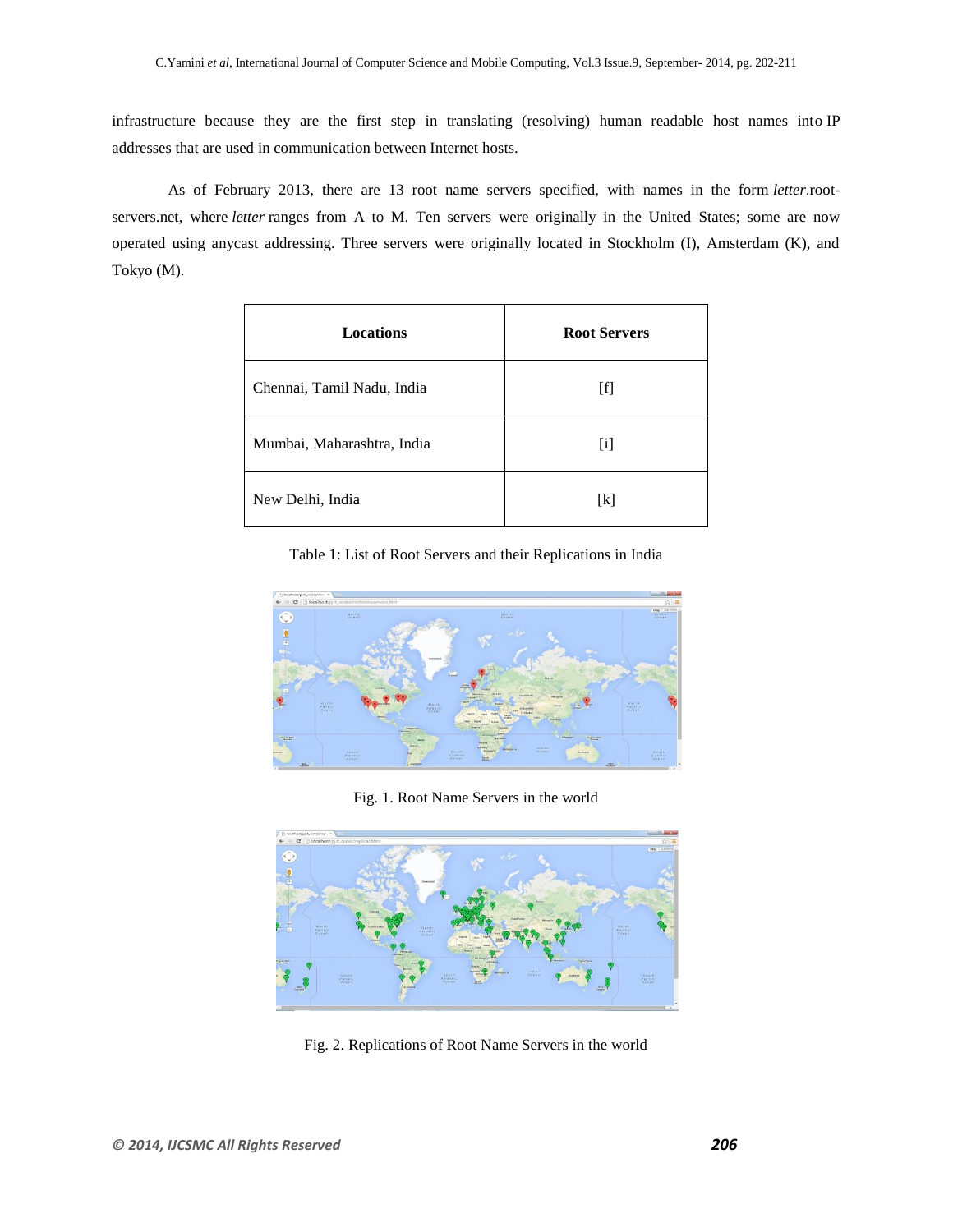## **3.3 TLD**

A **top-level domain** (**tld**) is one of the domains at the highest level in the hierarchical domain name system of the internet. The top-level domain names are installed in the root zone of the name space. For all domains in lower levels, it is the last part of the domain name, that is, the last label of a fully qualified domain name. For example, in the domain name *www.example.com*, the top-level domain is com (the "dot" and the word that follows it). Responsibility of management of most top-level domains is delegated to specific organizations by the internet corporation for assigned names and numbers (icann), which operates the internet assigned numbers authority (iana), and is in charge of maintaining the dns root zone.

Types of TLD:

- 1. ccTLD"s
- 2. gTLD's
- 3. sTLD"s

|                | <b>TLD</b>  | Country              | <b>Last Period Domain Count</b> |
|----------------|-------------|----------------------|---------------------------------|
| 1              | .COM        | Generic              | 111,719,747                     |
| $\sqrt{2}$     | .net        | Generic              | 15,460,883                      |
| 3              | .org        | Generic              | 10,304,230                      |
| $\overline{4}$ | .info       | Generic              | 6,541,462                       |
| 5              | .biz        | Generic              | 2,426,551                       |
| 6              | .tk         | Tokelau              | 19,754,054                      |
| 7              | .de         | Germany              | 15,535,577                      |
| 8              | .uk         | United Kingdom       | 10,581,420                      |
| 9              | .cn         | China                | 7,879,976                       |
| 10             | .nl         | Netherlands          | 5.312.172                       |
| 11             | .ru         | Russian Federation   | 4.812.452                       |
| 12             | .eu         | European Union       | 3,703,240                       |
| 13             | .br         | Brazil               | 3,292,458                       |
| 14             | .ar         | Argentina            | 2,977,581                       |
| 15             | <b>Ji6.</b> | Australia            | 2,718,664                       |
| 16             | .fr         | France               | 2,672,458                       |
| 17             | .it         | Italy                | 2,602,212                       |
| 18             | lq.         | Poland               | 2,457,501                       |
| 19             | .ca         | Canada               | 2,134,590                       |
| 20             | .us         | <b>United States</b> | 1,851,540                       |
| 21             | .ch         | Switzerland          | 1,816,048                       |
| 22             | .in         | India                | 1,715,000                       |
| 23             | .es         | Spain                | 1,691,030                       |
| 24             | .co         | Colombia             | 1,512,392                       |
| 25             | .be         | Belgium              | 1,412,524                       |

Table : 2 List of Top 25 TLD"s

#### **3.3.1 ccTLD's**

Country Code Top-Level Domains that were created specifically for a single country"s use. That country can put any sort of restrictions on it that they choose. Some countries only allow citizens to register domains under their ccTLD. Other countries "rent" their TLD out for use by the global public, as in the case with .cc, the official ccTLD for the Cocos Islands, .ws, the official ccTLD for Western Samoa, and .tv, the official ccTLD for Tuvalu. Two letter domains established for countries or territories**.** Internationalized country code top-level domains (IDN ccTLD): ccTLD"s in non-Latin character sets (e.g., Arabic or Chinese).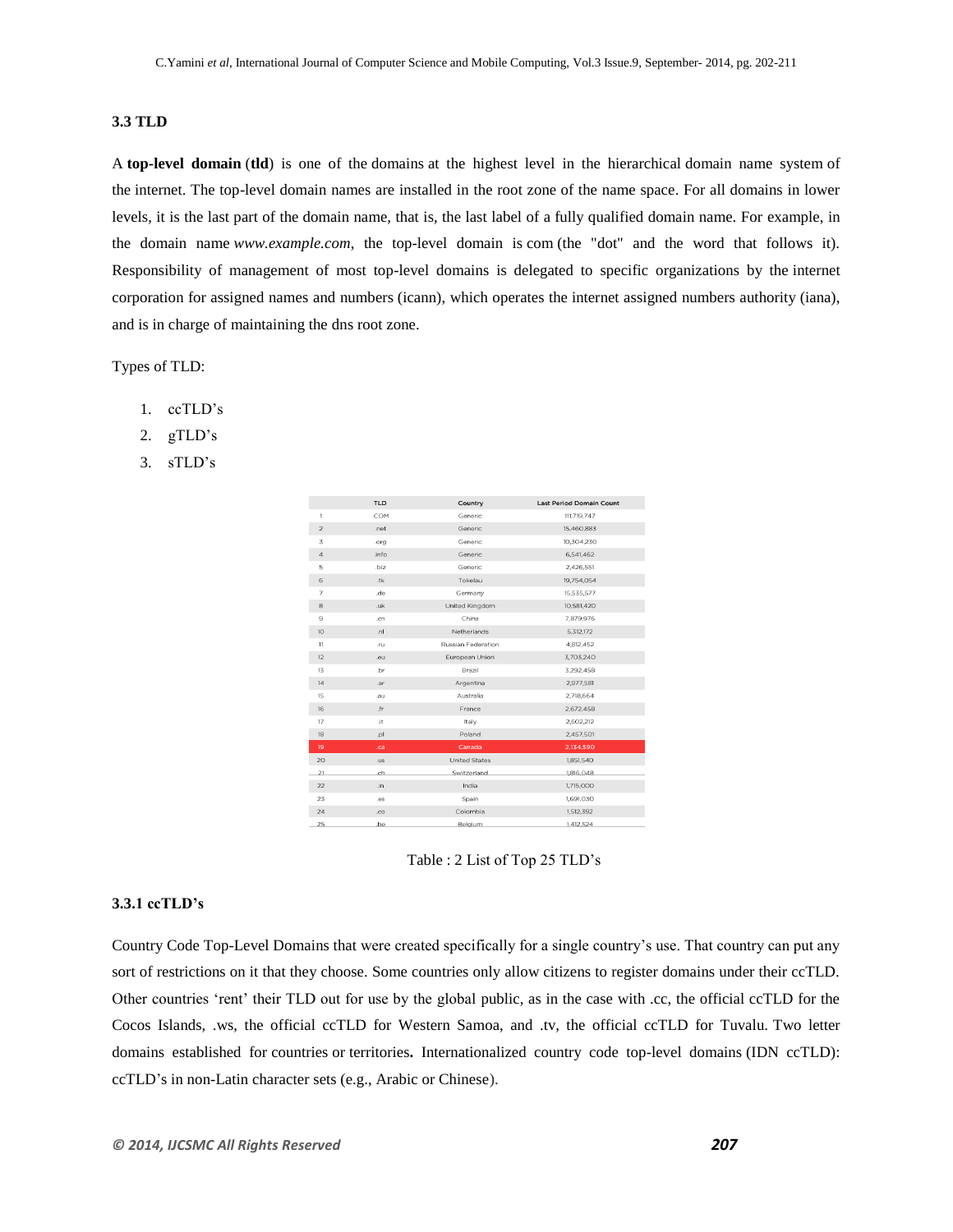

Fig. 3. ccTLD"s in the world

## **3.3.2 gTLD's**

Generic Top-Level Domains are the most common names. These include .com, .net, .org, .biz, .info, and several others. Top-level domains with three or more characters are called gTLD"s. These top level domains are meant to be "general purpose domains" and are not generally associated with a particular country. Typically these domains can be registered by anyone, however a few extensions are considered "restricted" which means that a specific group of people are eligible to register then, but are not directly tied to a specific country.

## **3.3.3 sTLD's**

Sponsored Top level Domain (sTLD) is a special category of the top level domains (TLD) in the Domain Name System (DNS) maintained by the Internet Assigned Numbers Authority (IANA). It is actually a subdivision of gTLD"s. These names are controlled by specific agencies within an industry. For example, .museum is a sTLD"s regulated by the Museum Domain Management Association. They reserve the TLD for museum websites. These are overseen by private organizations.



Fig. 4. gTLD's and sTLD's in the world

## **3.4 Critical Nodes**

We define a critical node as a node in a DNS network which has either a lot of nodes beneth it on or a large number of users depending on it , and any disruption to such a node will severely impact the DNS system.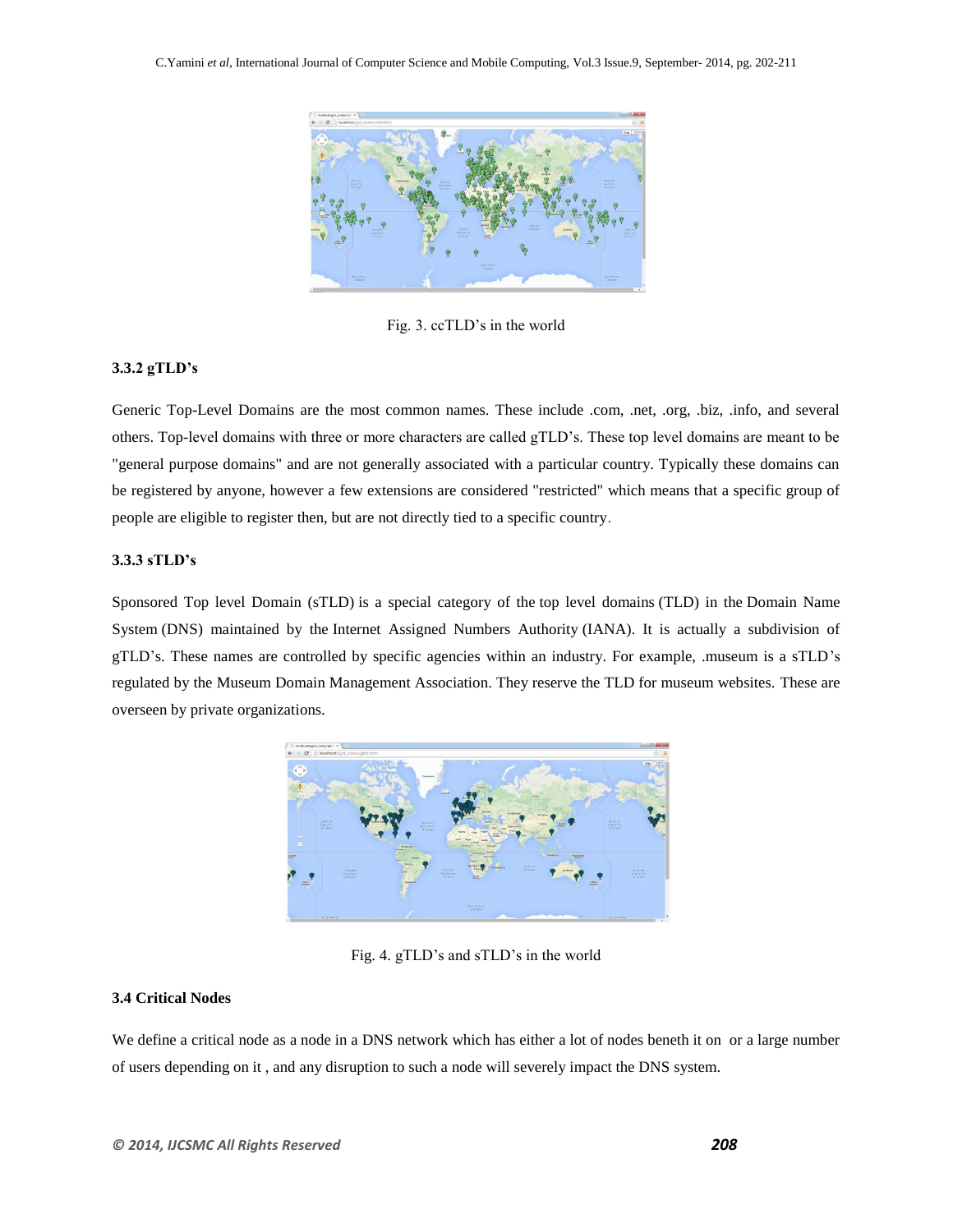The rootservers, major ccTLD"s, major gTLD"s, major Domain names are considerd as a critical nodes. These critical nodes have to be periodically monitored for their activeness and response times.

The Following visualization depects these identified critical nodes and also provides mechanisms to conduct probes and visualize their status over a time period.



Fig .5. Critical nodes in the world

## **3.5 Probing and Statistics of DNS health**



Fig. 6. Marker Information



Fig. 7. Probing Information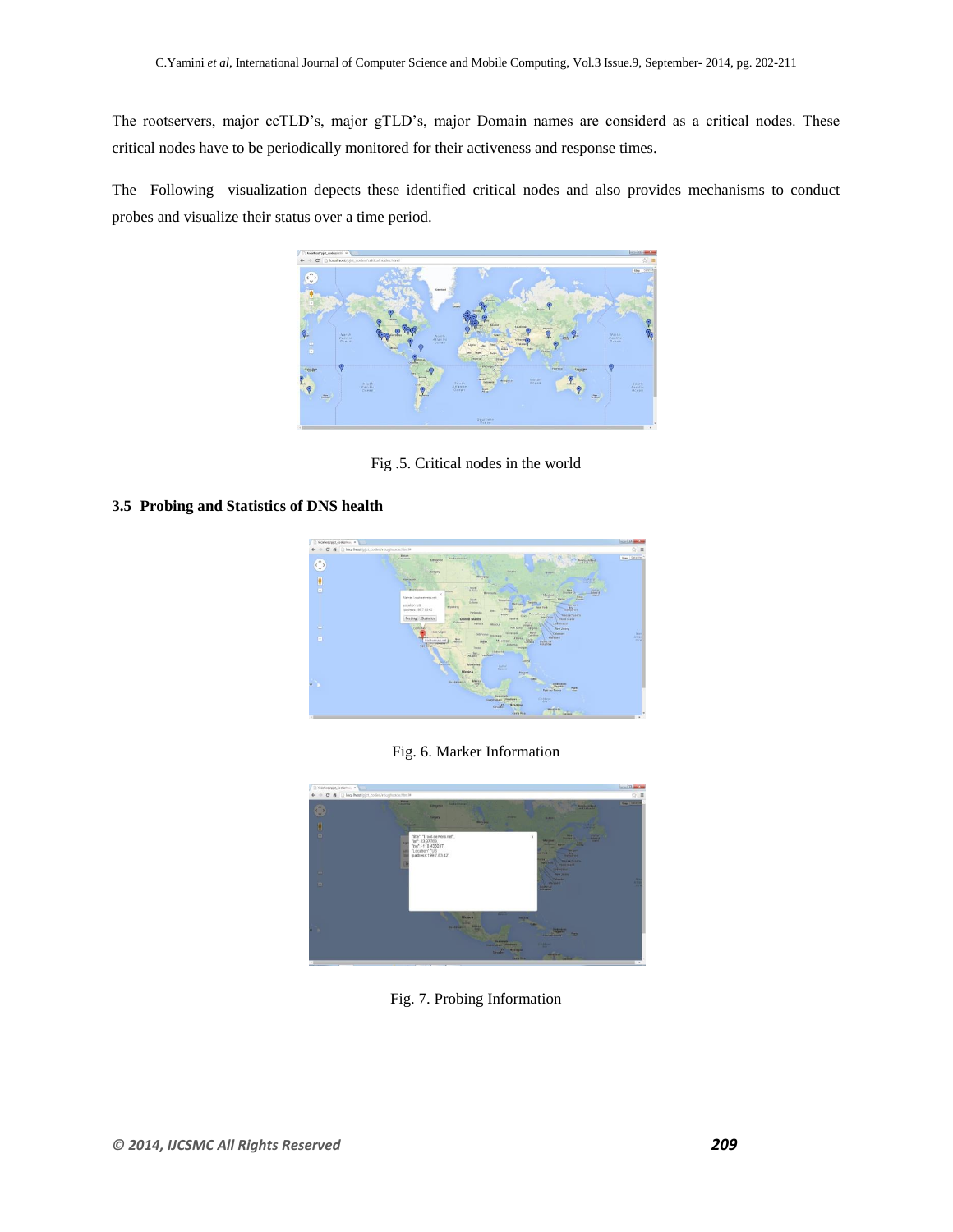## **4. Analysis**

Monitoring thousands of nodes by conducting probes manually is a near impossible task to determine the health of the DNS. We had proposed a mechanism to visualize the health of the nodes, through the maps and graphs as illustrated in the previous section. Here we evaluate the usefulness and usability of the visualization for a DNS network.

We setup couple of DNS nodes, wherein few of them were classified as critical, and probes were conducted, and statistics generated for a short period of time, and the visualization was observed.

Next, a DoS attack was emulated on two of the identified critical DNS nodes and the visualization patterns were observed for the cues. It emerged that the visualization tool provisioned, provided a quick and easy way to recognize the problematic nodes in a group of nodes, as well as was able to conduct probes by the administrator to identify the problem with the node and take action accordingly.

## **5. Conclusion**

Domain Name System (DNS) is therefore one of the critical infrastructure components of the Internet. The Security, Stability and Resiliency of the DNS are essential, for users to access and use Internet. This SSR factor critically determines the health of the DNS. The health of the DNS, is the health of the whole distributed system, including root name servers, TLDs, and authoritative servers.

The goal of DNS health visualization is to assist the user/administrator visualize the health of the DNS and serve as a warning or precautionary system – by displaying the problem / concerns areas, visualizing DNS attacks, visualizing anomalous traffic patterns, with abilities to drill-down to the level of detail required. The Benefits in UI are as follows

- $\triangleright$  By clicking the probing and statistics it will display all the information.
- $\triangleright$  Root name servers, ccTLD's, gTLD's and sTLD's, critical nodes it can be displayed in Google maps by clicking the options in a dropdown menu.
- $\triangleright$  We can able to zoom in, zoom out the Google map.

#### *References*

[1] ICANN, "Measuring the Health of the Domain Name System," Report of the 2nd Annual Symp. DNS Security, Stability & Resiliency, Kyoto, Japan, 2010.

[2] E. Casalicchio, Univ. of Rome Tor Vergata, M. Caselli and A. Coletta, Global Cyber Security Center (GCSEC), "Measuring the Global Domain Name System", IEEE Network, January/February 2013.

[3] CENTR, "Domain Name Stat Report", Domain Wire, Edition 7, March 2014.